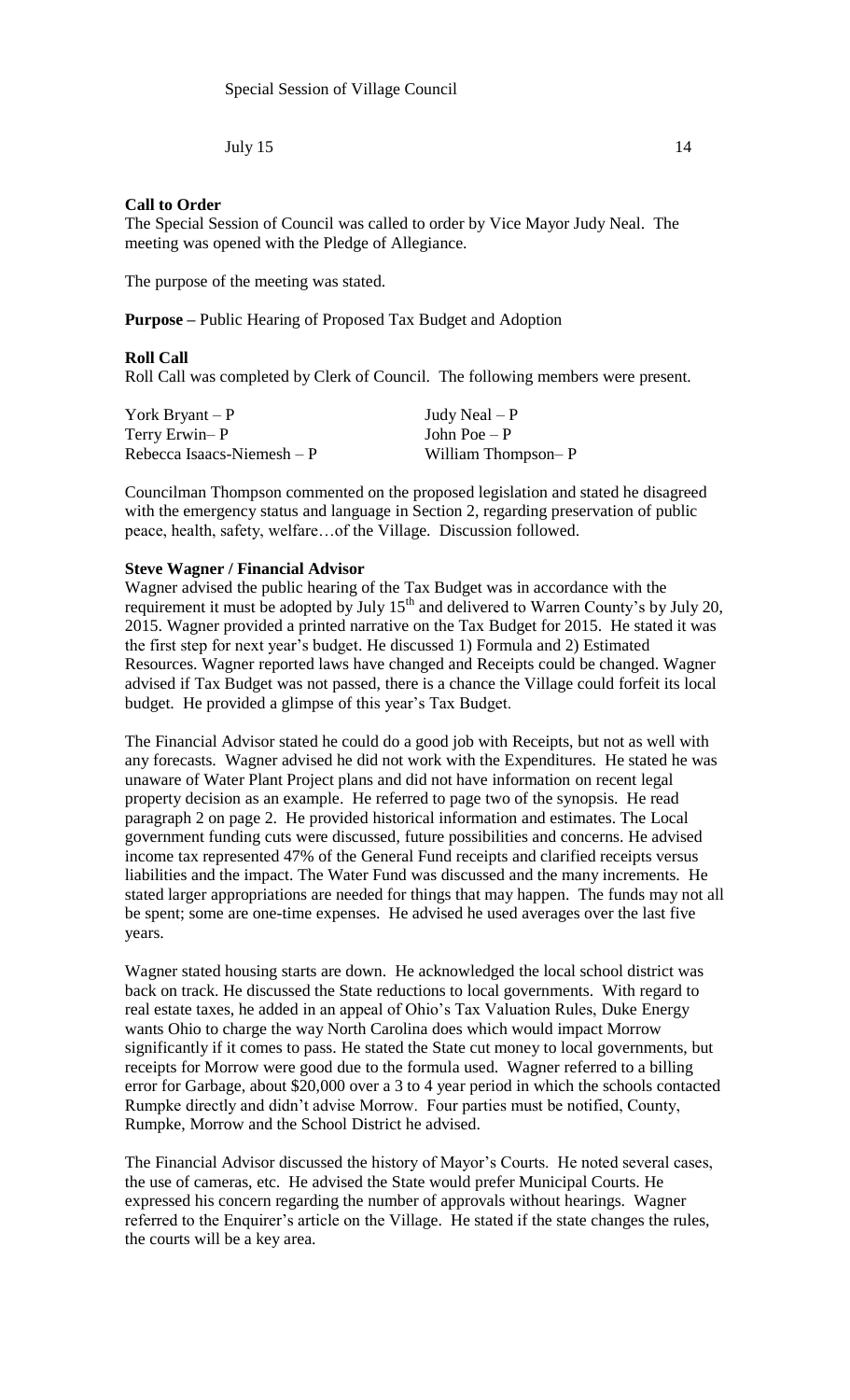July  $15$  14

Wagner directed the group's attention to a chart provided on page 4 showing Receipts and Estimated Receipts for 2011 through 2015. He advised Receipts have remained flat and Expenditures have grown. He stated he used 2% for employee wage increases as an estimate only and discussed the health care insurance and assumptions, its impact and personnel areas. He stated with the low dollar amount for the new insurance, some costs may be passed along to the Village, up to \$120, a 20% increase.] He mentioned the Street Fair spending and the General Fund and any new garbage rates.

Under General Government, Wagner advised one third of Mayor's Court receipts are for a Clerk of Courts and for Building and Grounds; \$5,000 was for the Comprehensive Plan. The audit will expend \$8,000 out of the General and Water Fund in 2014, Wagner advised. Debt payment is made out of the General Fund except Water. He advised the Fiscal Officer is not responsible for making certain decisions and policies; the Fiscal Officer makes changes to the Budget many times. He stated money in the line item is gone after the change; it causes confusion and more money is expended. He stated it is the department head's responsibility. Thompson commented, stating when changes are made in the Budget that have impact, the question is asked in the meeting of the Fiscal Officer *do we have the money*. Fiscal Officer Koehler responded there is money. She stated she did not want to be short; we have a carryover that may be reduced from year to year. She discussed the Receipts of the Village. Wagner stated Mayor's Court brings money in; but when things come up such as legal issues/suits, priorities change. He stated there are emergencies. Koehler mentioned the Jail Service. Wagner stated when the State tightens money, the County passes more costs down to the Village.

Wagner combined several areas of the budget. He referred to page 7 of the Tax Budget narrative and reviewed General Government pay and benefits. The Fiscal Officer stated Street Fund overspent for 10 to 12 years; income from State Highway Improvement Fund, 7½ % Excise Tax. Permissive Tax had a little boost yearly from County Permissive Fund for project and noted there wasn't much in the fund balance. The Fiscal Advisor discussed a donation to Parks and Recreation in 2014 and expressed concern as to where the money was applied. He asked where expenses were charged; only \$145 was shown. Discussion followed. Councilman Erwin stated there was never a fund designated. Koehler asked if Parks Fund should be eliminated. Wagner advised if the Street Fair continues the fund should stay. Discussion followed.

The Fiscal Officer discussed the Woodlands set aside, originally used as seed money; Wagner stated little is coming in now. Koehler referenced Welch Road Fund and stated it was gone. She stated Shawn Campbell mentioned \$123, 000 was pending against it. Wagner discussed a match which was how the funds were to be used. New Indigent Fund receipt was discussed. Wagner stated the fund was not yet set up. And, explained an answer had not been given after three separate attempts with no reply. Neal asked who the contact person was. Discussion followed.

The Fiscal Officer stated water rates were raised four years ago. Councilwoman Isaacs-Niemesh advised it was longer than four years. Wagner stated things are planned for the Water and the Water Improvement Fund won't be enough; debt will probably be established. Costs may need to be structured so that money goes into two funds, Improvement and Operating. He stated Welch Road was not mentioned until late in the year.

Wagner discussed overtime. Koehler advised it increased this year under Police and Water. Councilman Poe asked why it was up in 2014. Koehler responded crime and work being done. Wagner stated the EPA wanted someone to sign off; Water Fund pays for several employees. He added it was not necessarily good that you have surpluses in this fund. The Village collected \$54,000 over expenses. Poe stated water lines were replaced on Welch Road. Wagner stated \$54,000 was the previous surplus, no Capital